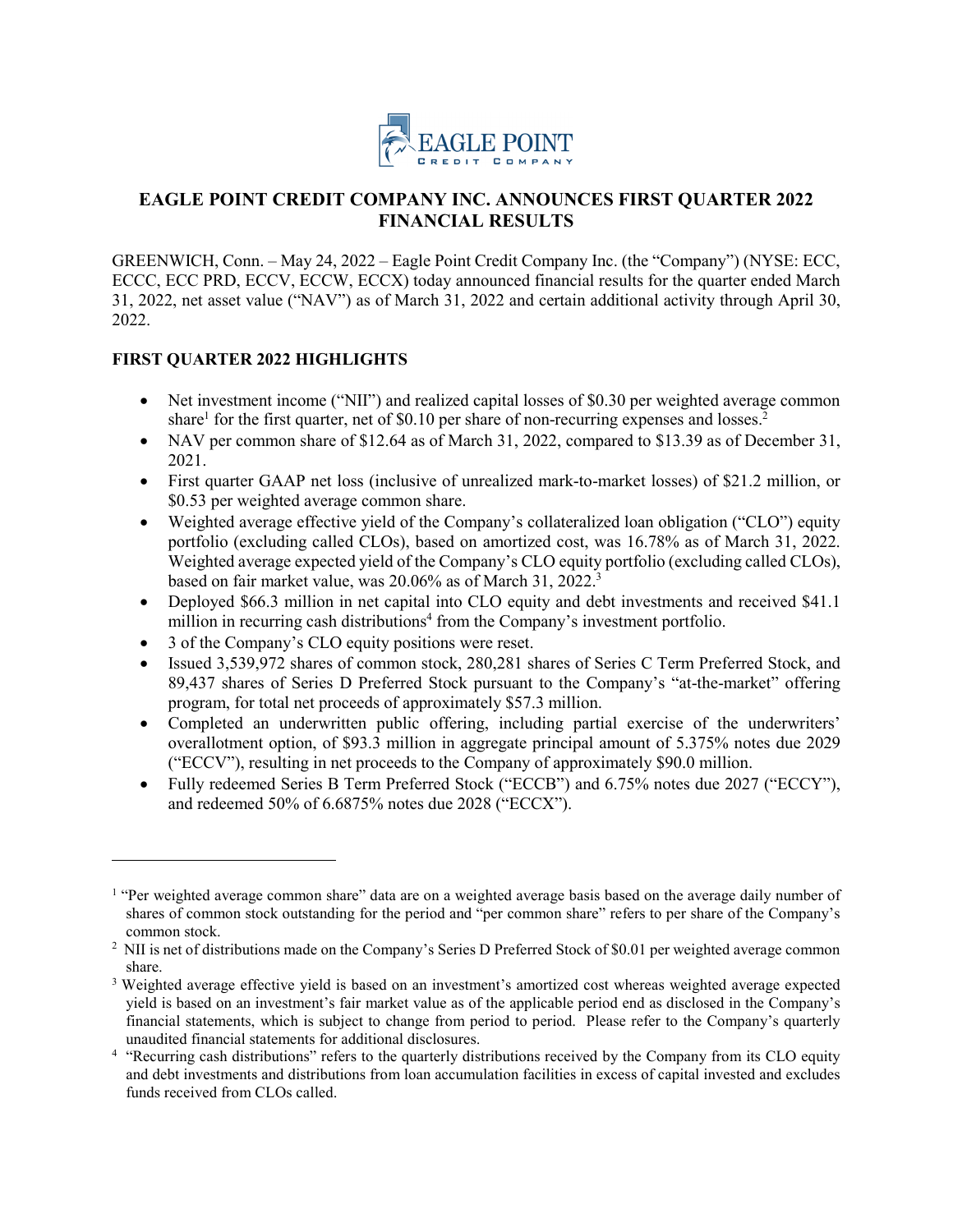- Paid a special distribution to common stockholders of \$0.50 per share on January 24, 2022 to stockholders of record as of December 23, 2021.
- On February 14, declared a 17% increase in common stock monthly distributions to \$0.14 per share beginning with the distribution paid on April 29, 2022.

### **SUBSEQUENT EVENTS**

- NAV per common share is estimated to be between \$12.44 and \$12.54 as of April 30, 2022. At the midpoint of the range, this represents a decrease of 1.2% from March 31, 2022.
- Received \$43.5 million of recurring cash distributions from the Company's investment portfolio during April 2022.
- Deployed \$50.2 million in net capital into CLO equity and debt investments during April.
- Issued 1,330,322 shares of common stock, 42,848 shares of Series C Term Preferred Stock, and 1,500 shares of Series D Preferred Stock pursuant to the Company's "at-the-market" offering program, for total net proceeds of approximately \$18.3 million during April 2022.

"We started 2022 strong, recording NII and realized gains before non-recurring items of \$0.40 per share, an amount exceeding our aggregate regular common distribution for the quarter. Additionally, the Company generated another quarter of strong recurring cash flows from our investment portfolio," said Thomas Majewski, Chief Executive Officer. "Our solid performance and continued confidence in our portfolio's future prospects enabled us to increase our monthly common distribution by 17% beginning in April."

"In addition, we considerably strengthened our balance sheet by completing the offering of our 5.375% ECCV notes at our lowest cost of capital to date. The proceeds were used to retire our higher cost ECCB preferred stock, ECCY notes and half of our ECCX notes, substantially lowering the Company's overall financing costs on a prospective basis," added Mr. Majewski. "Despite the challenging market environment, with 100% fixed-rate financing, no debt maturities prior to 2028, and approximately \$30.3 million in available cash for investment as of April 30, we remain well positioned to add opportunistically to our portfolio and generate attractive risk-adjusted returns."

## **FIRST QUARTER 2022 RESULTS**

The Company's NII and realized capital losses for the quarter ended March 31, 2022 was \$0.30 per weighted average common share. This compared to \$0.37 of NII and realized capital losses per weighted average common share for the quarter ended December 31, 2021, and \$0.28 of NII and realized capital gains per weighted average common share for the quarter ended March 31, 2021.

NII and realized capital losses for the quarter ended March 31, 2022 is net of non-recurring expenses and losses of \$0.10 per share related to the issuance of the Company's 5.375% notes due 2029 and acceleration of unamortized deferred issuance costs associated with the redemption of the Company's 7.75% Series B Term Preferred Stock due 2026 and 6.75% notes due 2027.

For the quarter ended March 31, 2022, the Company recorded a GAAP net loss of \$21.2 million, or \$0.53 per weighted average common share. The net loss was comprised of total investment income of \$26.8 million, offset by total net unrealized depreciation (or unrealized mark-to-market losses in the value of the Company's investments and certain liabilities at fair value) of \$33.2 million, realized capital losses of \$0.9 million, expenses of \$13.5 million and distributions on the Series D Preferred Stock of \$0.4 million.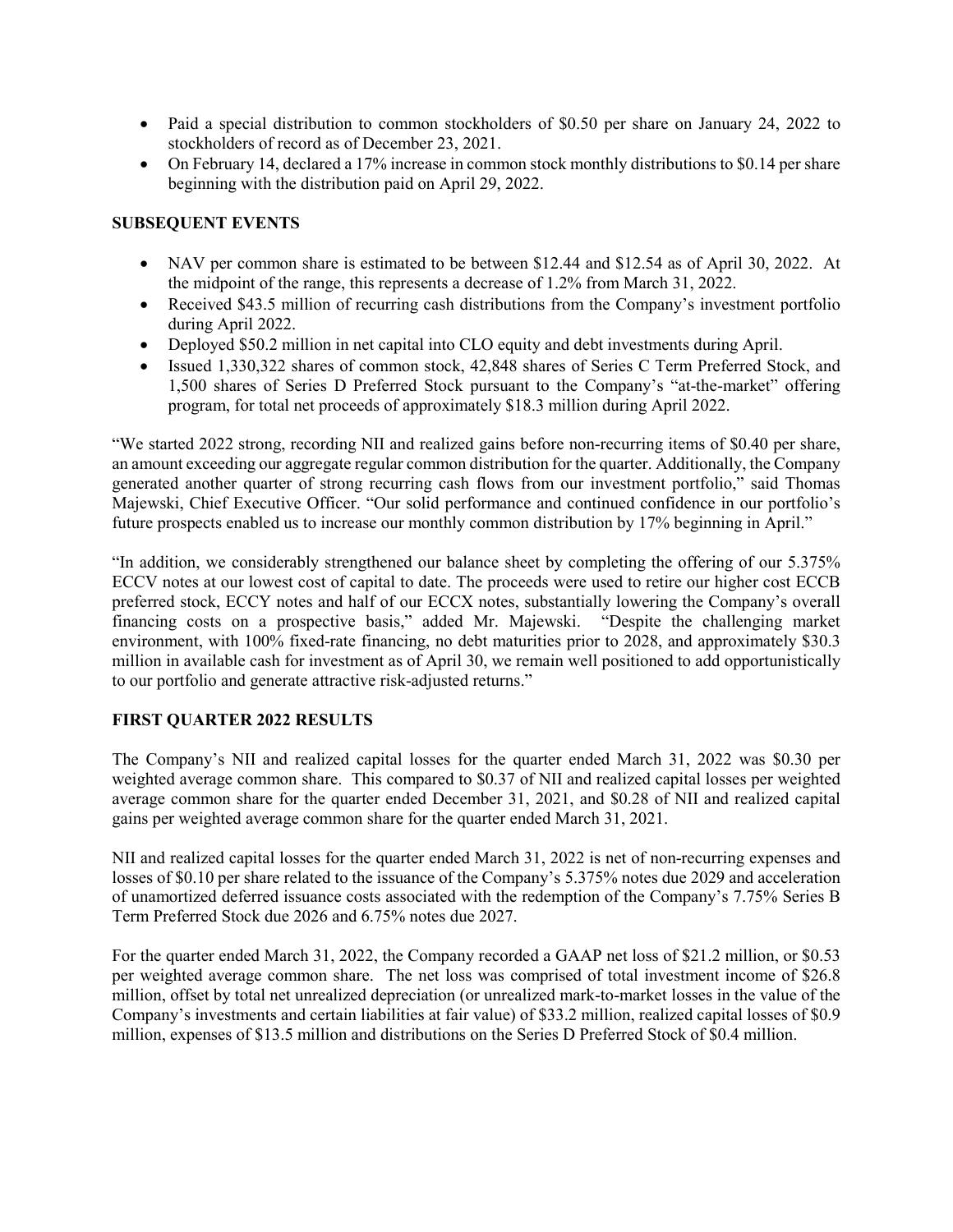NAV as of March 31, 2022 was \$521.8 million, or \$12.64 per common share, which is \$0.75 per common share lower than the Company's NAV as of December 31, 2021, and \$0.62 per common share higher than the Company's NAV as of March 31, 2021.

During the quarter ended March 31, 2022, the Company deployed \$66.3 million in net capital into CLO equity and debt investments, and converted 3 loan accumulation facilities into CLOs. The weighted average effective yield of new CLO equity investments made by the Company during the quarter, which includes a provision for credit losses, was 17.6% as measured at the time of investment.

During the quarter ended March 31, 2022, the Company received \$41.1 million of recurring cash distributions from its investment portfolio, or \$1.03 per weighted average common share, which was well in excess of the Company's aggregate distributions on its common stock and operating costs for the quarter.

During the quarter ended March 31, 2022, 3 of the Company's CLO equity investments were reset.

As of March 31, 2022, based on amortized cost, the weighted average effective yield on the Company's CLO equity portfolio (excluding called CLOs) was 16.78%, compared to 17.04% as of December 31, 2021 and 14.40% as of March 31, 2021.

Pursuant to the Company's "at-the-market" offering, the Company sold 3,539,972 shares of common stock, 280,281 shares of Series C Term Preferred Stock, and 89,437 shares of Series D Preferred Stock during the first quarter for total net proceeds of approximately \$57.3 million. The common stock issuance resulted in \$0.04 per share of NAV accretion for the quarter ended March 31, 2022.

## **PORTFOLIO STATUS**

As of March 31, 2022, on a look-through basis, and based on the most recent CLO trustee reports received by such date, the Company had indirect exposure to approximately 1,852 unique corporate obligors. The largest look-through obligor represented 0.8% of the Company's CLO equity portfolio. The top-ten largest look-through obligors together represented 5.6% of the Company's CLO equity portfolio.

The look-through weighted average spread of the loans underlying the Company's CLO equity investments was 3.58% as of March 2022, an increase of three basis points from 3.55% as of December 2021.

As of March 31, 2022, the Company had debt and preferred securities outstanding which totaled approximately 33% of its total assets (less current liabilities). Over the long-term, management expects to operate the Company generally with leverage within a range of 25% to 35% of total assets under normal market conditions. Based on applicable market conditions at any given time, or should significant opportunities present themselves, the Company may incur leverage outside of this range, subject to applicable regulatory limits.

### **SECOND QUARTER 2022 PORTFOLIO ACTIVITY THROUGH APRIL 30, 2022 AND OTHER UPDATES**

During April 2022, the Company received \$43.5 million of recurring cash distributions from its investment portfolio. As of April 30, 2022, some of the Company's investments had not yet reached their payment date for the quarter. During April, the Company deployed \$50.2 million in net capital into CLO debt and equity investments.

As of April 30, 2022, the Company had approximately \$30.3 million of cash available for investment.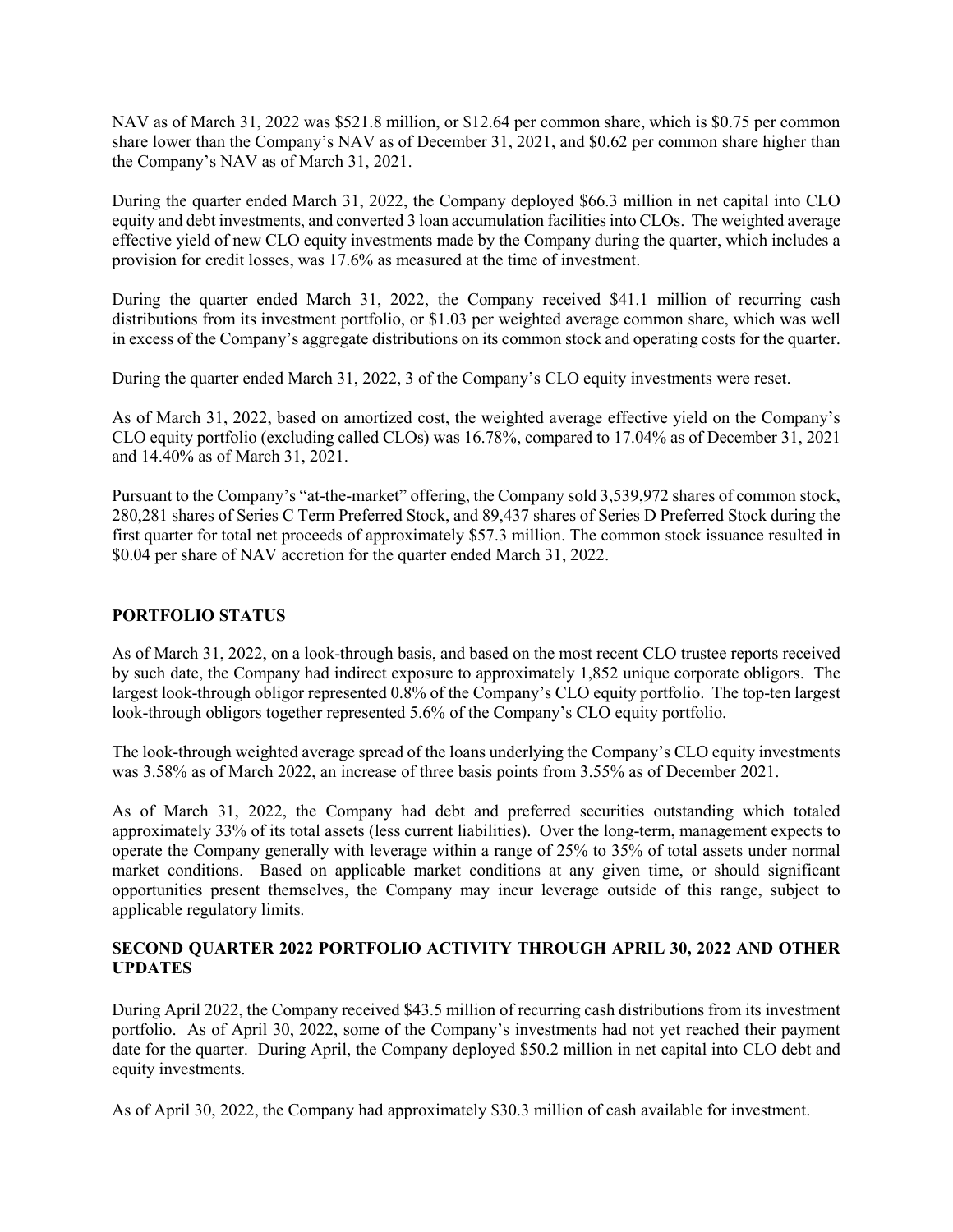Pursuant to the Company's "at-the-market" offerings, the Company issued 1,330,322 shares of common stock, 42,848 shares of Series C Term Preferred Stock and 1,500 shares of Series D Preferred Stock during April 2022 for total net proceeds to the Company of approximately \$18.3 million.

As previously published on the Company's website, management's estimate of the range of the Company's NAV per common share as of April 30, 2022 was \$12.44 to \$12.54.

#### **DISTRIBUTIONS**

The Company paid a monthly distribution of \$0.14 per common share on April 29, 2022 to stockholders of record as of April 11, 2022. Additionally, and as previously announced, the Company declared distributions of \$0.14 per share of common stock payable on May 31, 2022, June 30, 2022, July 29, 2022, August 31, 2022 and September 30, 2022 to stockholders of record as of May 11, 2022, June 10, 2022, July 11, 2022, August 11, 2022 and September 12, 2022, respectively. The ability of the Company to declare and pay distributions is subject to a number of factors, including the Company's results of operations.

The Company paid a distribution of \$0.135417 per share of the Series C Term Preferred Stock (NYSE: ECCC) on April 29, 2022, to stockholders of record as of April 11, 2022. The distribution represented a 6.50% annualized rate, based on the \$25 liquidation preference per share for the Series C Term Preferred Stock. Additionally, and as previously announced, the Company declared distributions of \$0.135417 per share on its Series C Term Preferred Stock, payable on each of May 31, 2022, June 30, 2022, July 29, 2022, August 31, 2022 and September 30, 2022 to stockholders of record as of May 11, 2022, June 10, 2022, July 11, 2022, August 11, 2022 and September 12, 2022, respectively.

The Company paid a distribution of \$0.140625 per share of the Series D Preferred Stock (NYSE: ECC PRD) on April 29, 2022, to stockholders of record as of April 11, 2022. The distribution represented a 6.75% annualized rate, based on the \$25 liquidation preference per share for the Series D Preferred Stock. Additionally, and as previously announced, the Company declared distributions of \$0.140625 per share on its Series D Preferred Stock, payable on each of May 31, 2022, June 30, 2022, July 29, 2022, August 31, 2022 and September 30, 2022 to stockholders of record as of May 11, 2022, June 10, 2022, July 11, 2022, August 11, 2022 and September 12, 2022, respectively.

Distributions on stock are generally paid from net investment income (regular interest and dividends) and may also include capital gains and/or a return of capital. The specific tax characteristics of the distributions will be reported to the Company's stockholders on Form 1099 after the end of the calendar year.

#### **SPECIAL DISTRIBUTION**

For the Company's tax year ended November 30, 2021, the Company estimates taxable income will exceed the aggregate amount distributed to common stockholders for the same time period. As a result, the Company paid a special distribution of \$0.50 per common share on January 24, 2022 to stockholders of record as of December 23, 2021. The Company's final taxable income and the actual amount required to be distributed in respect of the tax year ended November 30, 2021 will be finally determined when the Company files its final tax returns and the Company expects that its final taxable income will exceed amounts already distributed in respect of the 2021 tax year.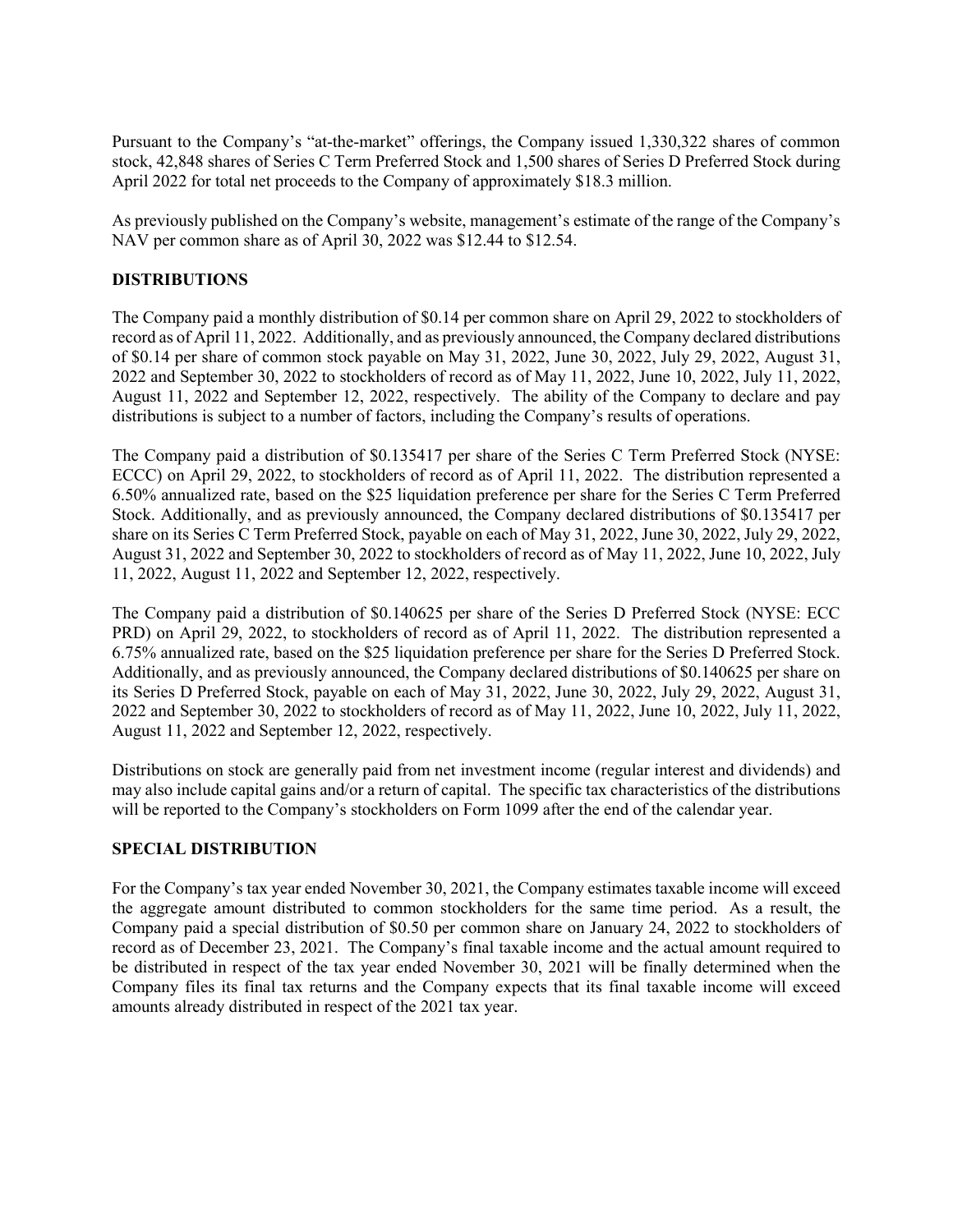#### **CONFERENCE CALL**

The Company will host a conference call at 10:00 a.m. (Eastern Time) today to discuss the Company's financial results for the quarter ended March 31, 2022, as well as a portfolio update.

All interested parties may participate in the conference call by dialing (877) 407-0789 (toll-free) or (201) 689-8562 (international), and referencing Conference ID 13728802 approximately 10 to 15 minutes prior to the call.

A live webcast will also be available on the Company's website [\(www.eaglepointcreditcompany.com\)](http://www.eaglepointcreditcompany.com/). Please go to the Investor Relations section at least 15 minutes prior to the call to register, download and install any necessary audio software.

An archived replay of the call will be available shortly afterwards until June 24, 2022. To hear the replay, please dial (844) 512-2921 (toll-free) or (412) 317-6671 (international). For the replay, enter Conference ID 13728802.

## **ADDITIONAL INFORMATION**

The Company has made available on the investor relations section of its website, [www.eaglepointcreditcompany.com](http://www.eaglepointcreditcompany.com/) (in the financial statements and reports section), its unaudited consolidated financial statements as of and for the period ended March 31, 2022. The Company has also filed this report with the Securities and Exchange Commission. The Company also published on its website (in the presentations and events section) an investor presentation, which contains additional information about the Company and its portfolio as of and for the quarter ended March 31, 2022.

## **ABOUT EAGLE POINT CREDIT COMPANY**

The Company is a non-diversified, closed-end management investment company. The Company's primary investment objective is to generate high current income, with a secondary objective to generate capital appreciation, primarily by investing in equity and junior debt tranches of collateralized loan obligations. The Company is externally managed and advised by Eagle Point Credit Management LLC.

The Company makes certain unaudited portfolio information available each month on its website in addition to making certain other unaudited financial information available on its website (www.eaglepointcreditcompany.com). This information includes (1) an estimated range of the Company's net investment income ("NII") and realized capital gains or losses per share of common stock for each calendar quarter end, generally made available within the first fifteen days after the applicable calendar month end, (2) an estimated range of the Company's NAV per share of common stock for the prior month end and certain additional portfolio-level information, generally made available within the first fifteen days after the applicable calendar month end, and (3) during the latter part of each month, an updated estimate of NAV, if applicable, and, with respect to each calendar quarter end, an updated estimate of the Company's NII and realized capital gains or losses per share for the applicable quarter, if available.

#### **FORWARD-LOOKING STATEMENTS**

*This press release may contain "forward-looking statements" within the meaning of the Private Securities Litigation Reform Act of 1995. Statements other than statements of historical facts included in this press release may constitute forward-looking statements and are not guarantees of future performance or results and involve a number of risks and uncertainties. Actual results may differ materially from those in the*